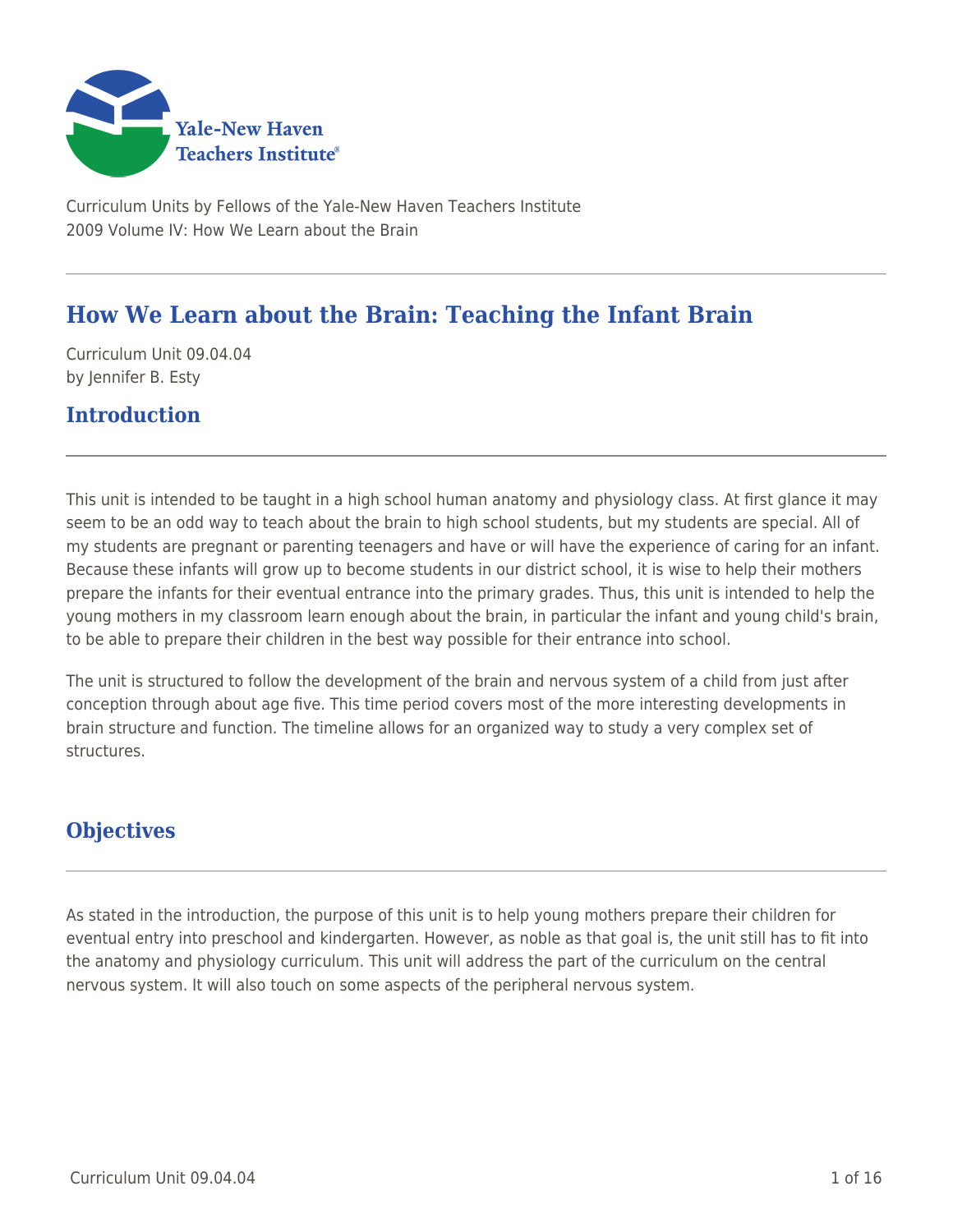# **A brief review of embryology <sup>1</sup>**

Before any discussion can begin about the development of the brain, a general understanding of embryology is essential. Because the brain and, more generally, the nervous system are some of the earliest components to emerge in an embryo, the two stories are inevitably linked. This is how I plan to begin teaching this curriculum unit, so I present here a very abbreviated version of the stages of human reproduction.

#### **Fertilization and the Zygote**

When sperm penetrates an oocyte (the human egg), fertilization occurs and the fertilized egg, now called a zygote, is formed, a single cell with a full compliment of chromosomes. The zygote divides through the process of mitosis, producing two blastomeres. About every 20 hours the cells of the zygote divide again. When the ball of cells has reached about 16 cells, it is called a morula. The cells of the morula continue to divide and continue to make their way through the fallopian tube into the uterus. After about 4 days and at about 100 cells, the morula develops a cavity in the center of the ball and a disk of cells at one side of the ball. The cells that form the disk are called the embryoblast, the future embryo; the cells that form the walls of the rest of the cavity are the trophoblast, the future placenta and fetal membranes. The entire structure is now called a blastocyst (or blastula).

#### **Blastocyst**

The blastocyst enters the uterus at about day 6. Within a day or two the trophoblast begins burrowing into the lining of the uterus, destroying cells and stimulating capillary production. The capillaries will become the beginning of the maternal part of the placenta.

By about 13 days, the placenta and umbilical cord have begun to form and the embryoblast has three layers: the ectoderm, the medoderm, and the endoderm. At about 16 days the ectoderm begins to form the neural crest, which is the first stage in the formation of the nervous system. This is also about when a woman will notice that she has not had her period.

#### **Embryo**

Shortly after the neural plate forms, cell migrations alter the shape of the embryo, forming bumps and grooves along the length of the neural crest. These cell migrations are a sign of differentiation. Differentiation is the process that leads to the development of the specialized tissues that make up the human body. It is during this period that the fetus is most sensitive to agents causing birth defects; although this sensitivity will continue to some extent throughout the pregnancy. By about three weeks, the circulatory system and the heart begin to form. The cells which form the beginnings of the heart begin to pulse in a rhythm which will become a heartbeat. By about 5 weeks limb buds appear, the beginnings of the digestive and urinary systems also appear. By about 7 weeks, the ossification of the skeletal system begins, the kidneys begin to produce urine, the heart is mostly formed, the arms and legs, hands and feet are forming. Shortly thereafter, the sex of the embryo can be seen by the presence or absence of testes; however, these gonads are very small and not readily visible on ultrasound at this stage.

#### **Fetus**

Curriculum Unit 09.04.04 2 of 16 At about 10 weeks, the embryo is considered a fetus. By this time, all of the body systems have begun to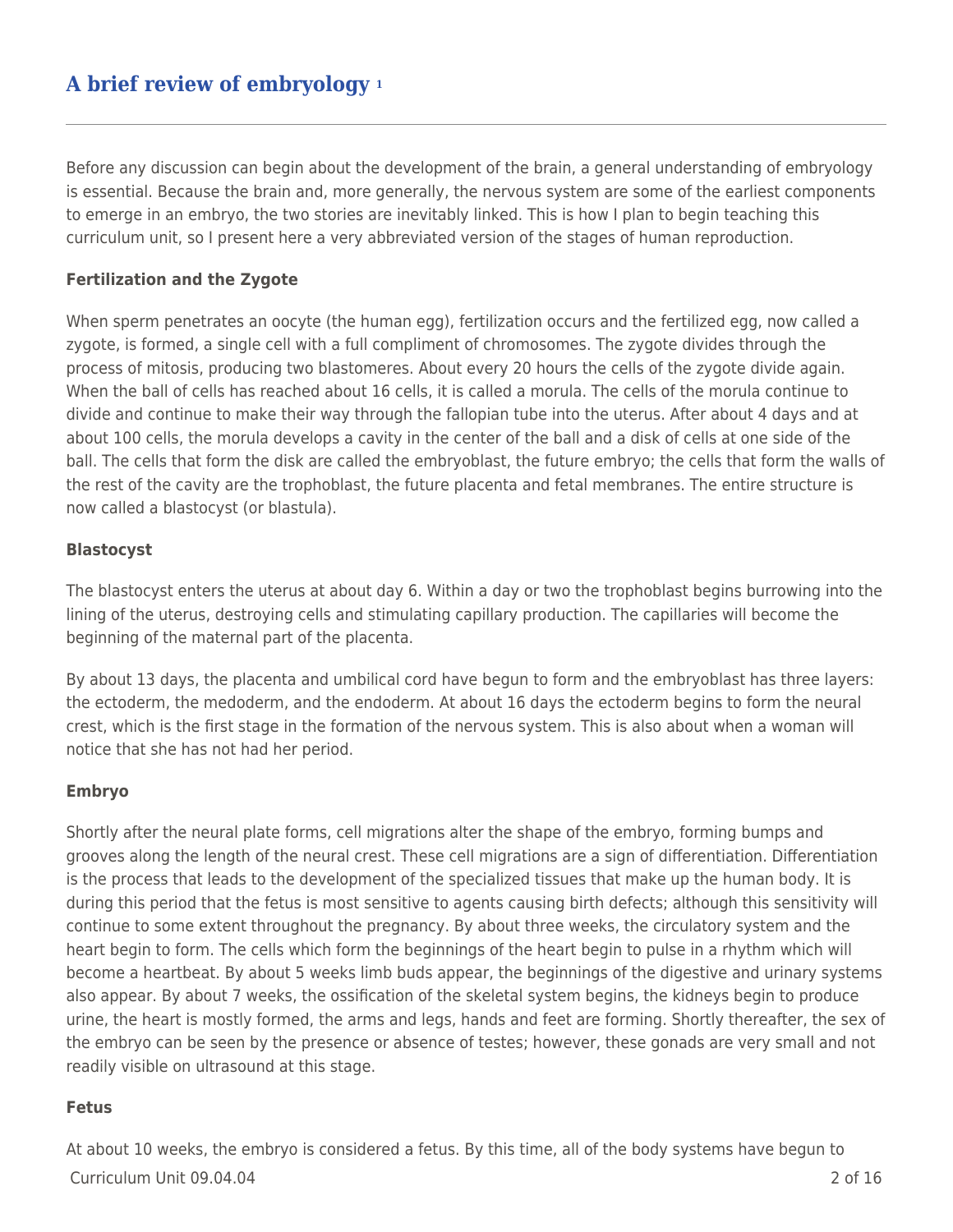develop. The brain still has a smooth surface, but the fissures will begin to form soon. The heart is pumping blood through a primitive circulatory system. The kidneys are processing urine. The digestive organs are largely formed and are practicing their functions. The lungs have formed and begin to inhale and exhale, moving small amounts of amniotic fluid in and out of the lungs. The skeleton has begun to ossify and many muscles are capable of twitching. The skin has formed and some hair follicles are forming, too.

Over the next few months, the body systems continue to develop, grow and become more functional. The development at this point is like a sketch of a masterpiece. All the parts are in place and are proportional; now, all that is needed are the intricate details and coloration that will bring the piece to life. More to the point for this unit, the parts of the brain are sketched in, but the detailed connections that will make it a functional unit have yet to be connected. The detailed connections will come "online" as they get built over the next twenty years and will be continually modified over the lifetime of the owner. Most of the growth occurs before the age of 3, but much modification to a lesser extent continues into adolescence and early adulthood. The details of this development, the subject of this unit, follow.

Because of the unique nature of my students, this section will probably have a greater weight in my teaching than it may in a regular classroom. However, as most anatomy and physiology curricula cover reproduction as well as the brain, this section may be useful as a part of another unit when taught in a more usual classroom setting. It is for that purpose that I include how I plan to teach this section. There are three major concepts I want my students to understand when the complete this part of the unit. First, the students should be able to break the process up into the commonly recognized stages of development from fertilization through birth. Second, my students should have some idea of what is happening during each of the stages. Third, my students should be able to correctly identify the order of the stages that occur. The lesson I suggest for this stage of the unit is a small project. The teacher should break up the process of development into recognizable stages; the ones I have used above would work through the first trimester. The names of the stages should go on squares with enough room for a written description of the stage to be included as well. When I tried this with my class, as I was writing this unit, I printed out the squares with the stage names on a piece of paper and had the students take notes using them during a lecture, but, in future, I might have the students describe the stages based on their own observations from readings in the text book and from the visible embryo website. At any rate, the students should describe the growth that occurs during the stages in their own words in the space left on the square. As the students are exploring what is occurring during the stage, they should also be thinking about what embryo looks like because the next stage of the project is to illustrate the squares. The illustrations could be actually pictures of what a developing embryo looks like, or they could be a visual metaphor for what is happening. The final stage of the project is to have the students create a poster using their squares and illustrations. The poster should tell the story of the process of the formation of the embryo.

### **First Trimester**

The first trimester is a very important period of time for the developing neurological system. The nervous system is the first major system to begin forming. As the nervous system is essential for life, it is somewhat unfortunate that the formation begins before most women even suspect they may be pregnant. As stated above, the neural plate begins forming about 16 days after fertilization, or about the time when a woman may notice that she has missed her period. This means that the system begins to form without benefit of the extra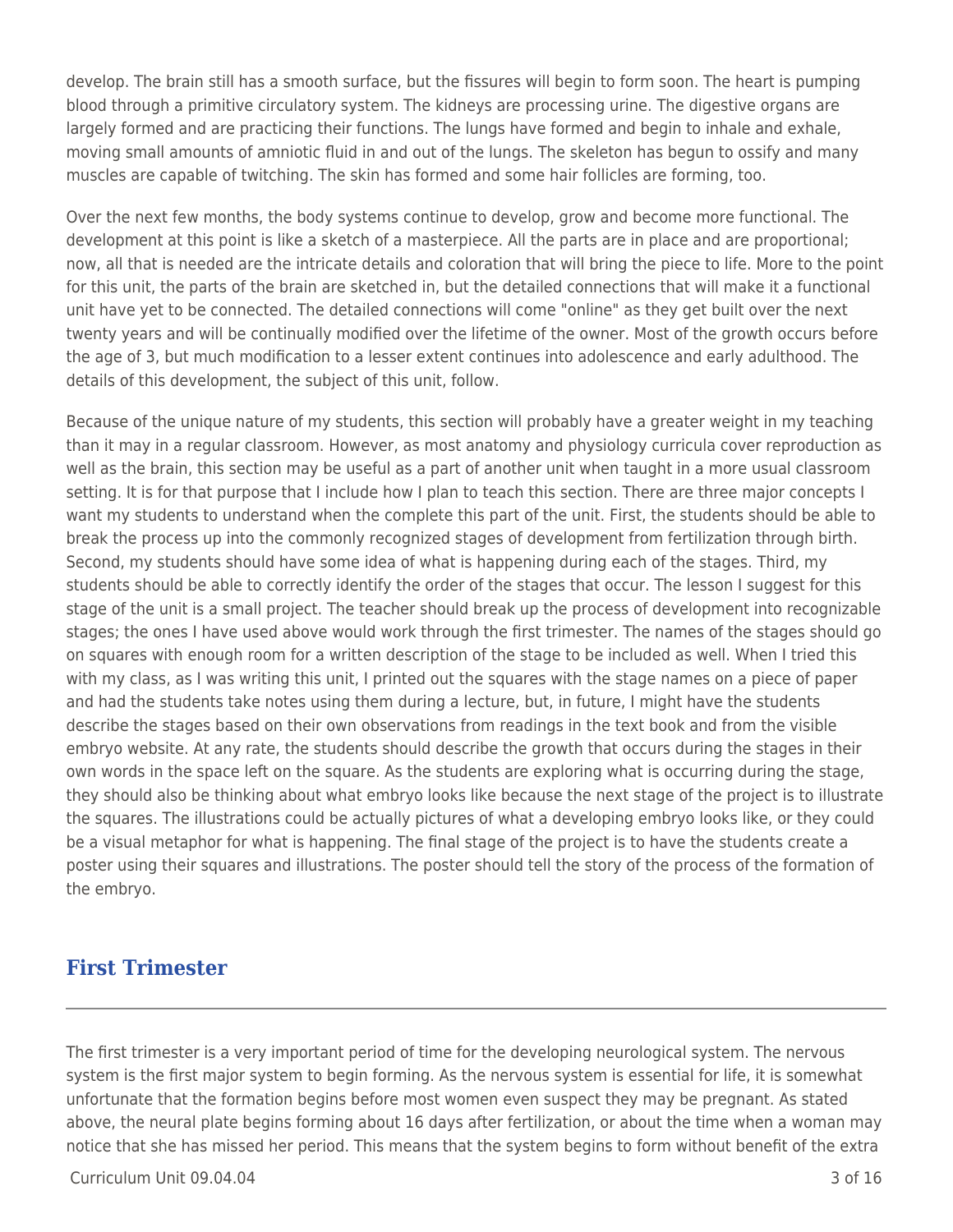care many women will take when they realize they are pregnant.

The nervous system begins with the formation of the neural plate, a thickening of the ectoderm on what will be the back of the embryo. The neural tube develops as a groove that soon rounds into a tube. Eventually, the tube develops ventricles, or small chambers, which will become the three sections of the brain. This stage is called encephalization. The remainder of the tube will become most of the spinal cord. The first two events are described in the next two sections.

### **Neural Tube**

At about 16 days past fertilization, a special tissue forms in the developing embryo called the ectoderm. The ectoderm is one of three layers in the developing embryo at this point. It will eventually form into most of the exterior parts of the human body, forming tissues such as skin hair, nails, mammary glands, and the entire nervous system. A line of cells (the notochord) forms in the mesoderm. 2 Above the notochord, the ectoderm thickens into a structure called the neural plate. A line in the neural plate just above the notochord develops into the neural groove. The edges of the groove rise and meet in the midline at about 3 weeks, forming the neural tube. The side begin meeting at the center of the length of the tube at the site of the future neck and continue towards both ends. This neural tube will eventually become the brain and spinal cord. The entire process resembles a person rolling their tongue into a tube.

### **Encephalization <sup>3</sup>**

Once the neural tube has closed, encephalization begins. Encephalization is the process of forming the major structures found in the brain. During this stage the head region of the neural tube divides into three chambers: the prosencephalon, most of which will become the cerebrum; the mesencephalon, which will become the midbrain; and the rhombencephalon, which will become the lower part of the brain, including the cerebellum.

The prosencephalon is the vesicle or chamber that is closest to the rostral end (or the end that will become the head) of the neural tube. The prosencephalon divides into three sections. The rostral end produces two vesicles that emerge laterally from the main axis of the neural tube. These two sections together are called the telencephalon and will later become the two cerebral hemispheres of the brain. In later life, these two hemispheres of the brain will process most of the information coming into the brain from the senses as well as controlling movement, reasoning and thought. The remainder of the prosencephalon becomes the diencephalons, which eventually becomes thalamus, hypothalamus, pituitary gland, the pineal gland, and, interestingly, the retina of the eye. Most of these sections are essential for running the involuntary systems of the body, like thirst, hunger, digestion, and sleeping. The thalamus is also an essential relay stage for messages from many of the senses; it routes the message to the correct area of the brain for further processing.

The mesencephalon does not divide into additional vesicles, the way the prosencephalon does. Instead, it develops into the midbrain. The midbrain comprises a complex set of structures related to movement, coordination, mood, pleasure and pain, and visual and auditory reflexes.

The rhombencephalon divides into two vesicles: the metencephalon and the myencephalon. The metencephalon will later become the pons and the cerebellum. The myencephalon will become the medulla oblongata. The cerebellum is essential for coordinated movements; it regulates muscle movement, but it also controls the muscle tone necessary to maintain balance and posture. The pons, as its name suggests, acts as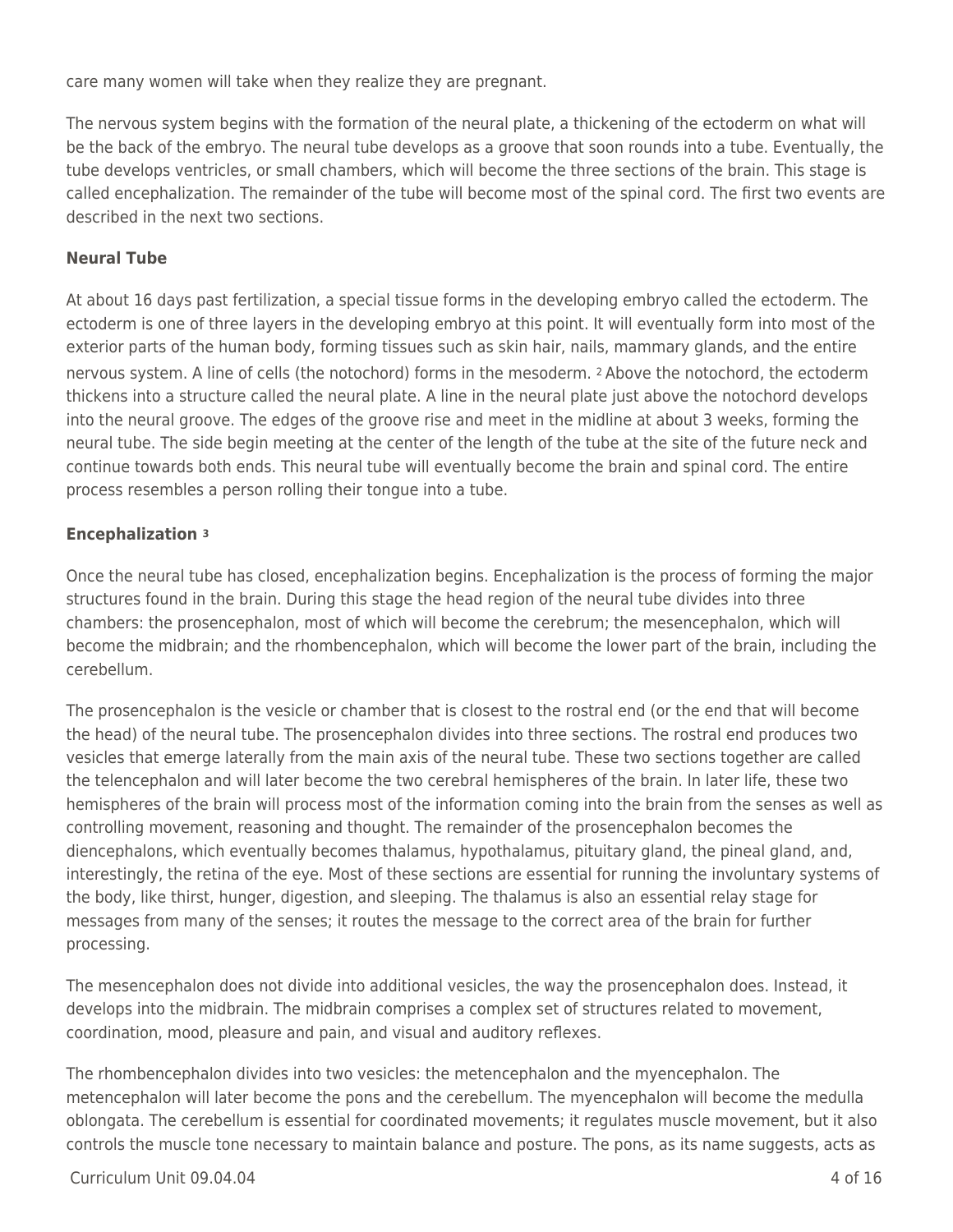a bridge; it is a relay station between the medulla oblongata and the cerebellum. It is also required for breathing. The medulla oblongata is the first stop in the brain for many messages coming up the spinal cord. It is responsible for many of the autonomic functions of the body like breathing, coughing and swallowing.

Inevitably in every curriculum unit, the question of "how do I teach this" arises. For this unit, there are three major concepts that my students need to understand. The first is a basic question of vocabulary. This is written for an anatomy class, so the names of the parts of the brain are an essential part of the curriculum, particularly as my students will never have seen the material before. The second concept my students need to know refers to the physiology part of the class; they need to know what the parts do. The third concept is a bit more abstract in that it requires both anatomy and physiology to understand. My students need to understand how all of the parts and pieces fit together and work together. The text book that I generally use for my class includes a workbook with black and white illustrations to be colored and labeled to help students learn the names of the various parts of the body. While this approach works very well for many of the body systems, the central nervous system is one where this approach breaks down because of the fundamental threedimensionality of the brain. So, I suggest a slightly different approach to teaching this section. As part of the preparation for writing this unit, I tried out this section of the unit with my class. The most complex concept from this section is the three dimensional structure of the brain. As most of us do not have access to a world class anatomy lab with actual human brains to study, I suggest building a three-dimensional model of the brain. In my class we built one out of a very popular children's modeling clay. It worked pretty well to convey the general shape of the various parts of the brain, however, because it is extremely malleable, our model tended to be somewhat floppy. I would suggest using a slightly stiffer material like a professional grade modeling clay or polymer clay for this project.

For this project, the students should work on building a model brain. In my class each student worked on a section, and we put all the pieces together. In a larger class, the class could be broken into smaller teams to work on several brains, possibly the brain at different stages of growth. I think it is important that each student be required to build sections of the brain rather than having teams of students each build a section. The structures are complex enough that the students should have as much experience manipulating and forming the brain sections as possible. Once the brain sections are forms, and tested to make sure they fit together, they should be labeled with the name of the part of the brain and the function that the brain part serves.

## **Second Trimester**

### **Gliogenesis**

Gliogenesis seems to foreshadow neurogenesis in some ways. The glia, for example, are formed from cells located in the same region that produces neurons. According to some research, some glial precursor cells can also form neurons under the right circumstances. (Lee, et all, 2000)

#### **Neuronal genesis**

Almost all neurons are made in the second trimester. Neuronal genesis is a truly fascinating process. The creation of neurons is much like the creation of other cell in that they are produced through mitosis, but the fascinating thing about neurons is what happens next. When neurons divide in the fetal brain, they divide near

 $Curir$ iulum Unit 09.04.04  $\sim$  5 of 16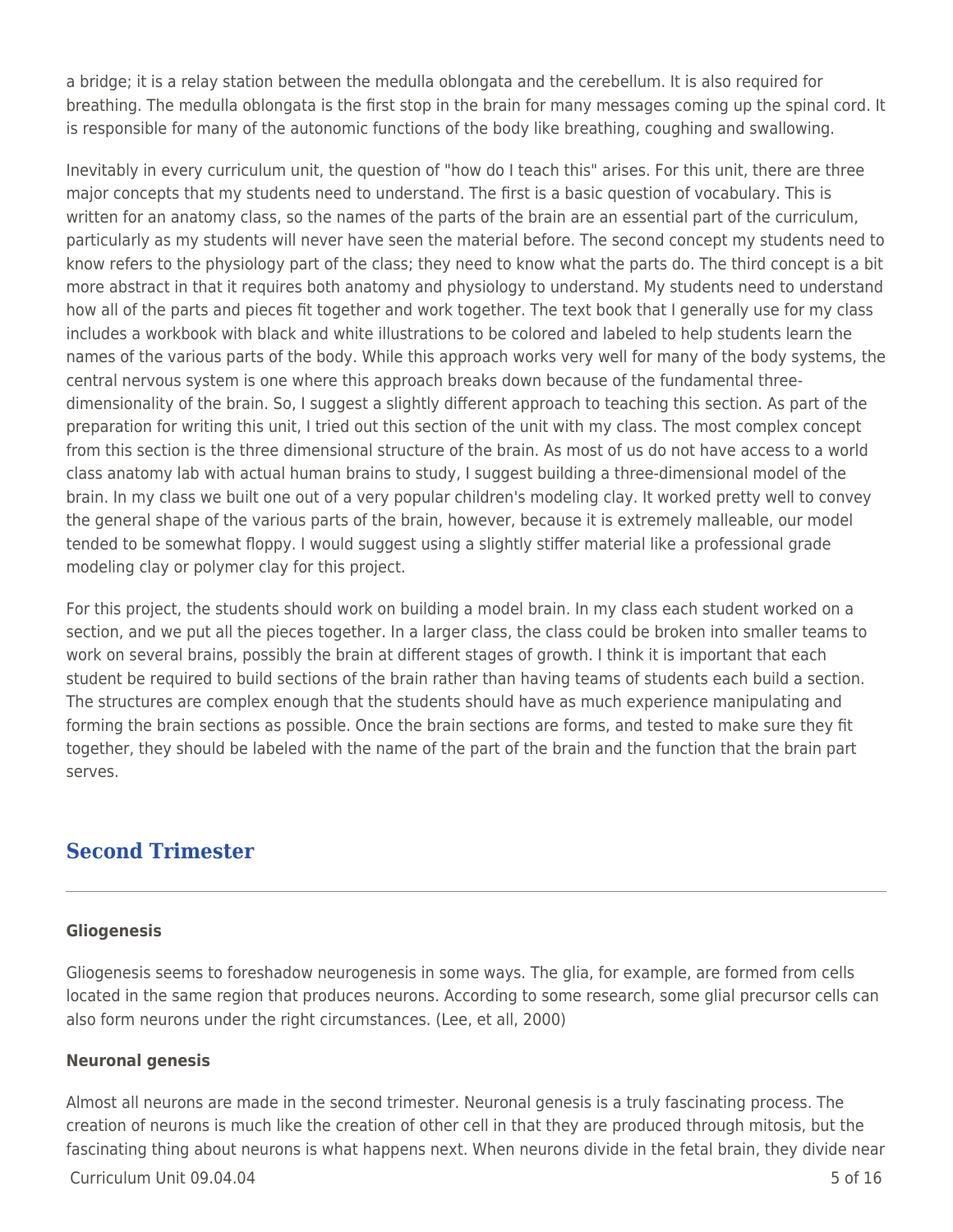central part of the neural tube, close to the ventricles. If all the dividing neurons remained where they were created the brain would simply be a ball of cells, but clearly it is not. Because the brain is differentiated into different sections with different functions and is often arranged in layers, the neurons must migrate according to the proscribed pattern. The daughter neurons move, or rather one daughter cell of each divided pair, climbs to a new location following glial cell fibers initially, and later following the pathway of previously moved (pioneer) neurons. The neurons appear to be following a chemical gradient along the glial cells, which act as a sort of scaffold. The neurons continue to be made and spread out throughout the brain, but rather than starting from the outside and filling in, the brain is built from the inside to the outside. It is almost as if the newer neurons are extruded out along the pathway made by the older neurons. The process is similar to what one sees when a volcano builds new land. Once in place, the neurons begin to send out axonal and dendritic projections along the chemical gradients which suggest the presence of other neurons. Most of the projections, however, are not sent out until after birth. In this way, the brain at birth is similar to a house that has its wiring roughed in, but the detail connections for plugs and light sockets have not yet been made.

### **Texturing the brain: major fissures**

The brain hemispheres separated when the telencephalon formed, but the brain is still fairly smooth until the gyri form. The first set of major fissures form in the brain, creating the major lobes of the cerebrum. There are four major lobes on each side of the brain. While they may look symmetrical, each side generally serves a unique, although sometimes related function, in the adult brain. For example, when looking at a pattern, an adult will use the left side of their brain to look at the details of the pattern and the identical structure on the right side to look at the pattern at a global or big picture level. A child, however, will frequently use both sides of the brain to look at the pattern both locally and globally. In children with damage to one side of the brain, the brain frequently adapts by using the other side for both sorts of functions. Unfortunately, the same is not generally true in adult brains. (Nelson, et al, 2006, pg 103)

The major lobes of the cerebrum, four in each hemisphere are the frontal lobe, the temporal lobe, the parietal lobe, and the occipital lobe. The lobes are located beneath the skull bones bearing the same names. Not surprisingly, the frontal lobe is in the front part of the brain, above the eyes. It is the last part of the brain to mature and does not become fully myelinated until about thirty years old. This part of the brain is responsible for reasoning, conscious evaluation, the logical parts of language, emotion, movement and problem solving. The temporal lobe can be found medial to the ears. This part of the brain contains structures responsible for auditory processing, memory, and some of the auditory component of speech recognition. Interestingly, the pattern recognition aspects required for language comprehension, for both auditory language and for sign language, are processed in the temporal lobe regardless of whether or not there is an auditory component to the language. (Nelson, et al, 2006, pg 106) The occipital lobe is located about where a head hits the pillow when a person lies down on his or her back. It is responsible for processing visual input, including some aspects of pattern recognition. It is the first of the lobes to begin maturation, beginning even before birth. The parietal lobe is located about where a woman wears a high pony tail. It is responsible for processing input mainly from the epidermis, and evaluates sensations like, temperature, pressure, pain, and pleasure.

The lobes of the cerebrum form by differentiating from the original mass of the telencephalon. The temporal lobe is the first to begin differentiation in about the 4  $th$  month when the lateral cerebral fossa begins to form a groove that will become the lateral cerebral sulcus, separating the temporal lobe from the frontal lobe. The groove that will become the sulcus deepens as the frontal and temporal lobes grow larger. At about six months other groves begin to appear on the surface of the cerebrum which will grow into the other major sulci, including the central sulcus dividing the frontal and parietal lobes and the occipital sulcus, dividing the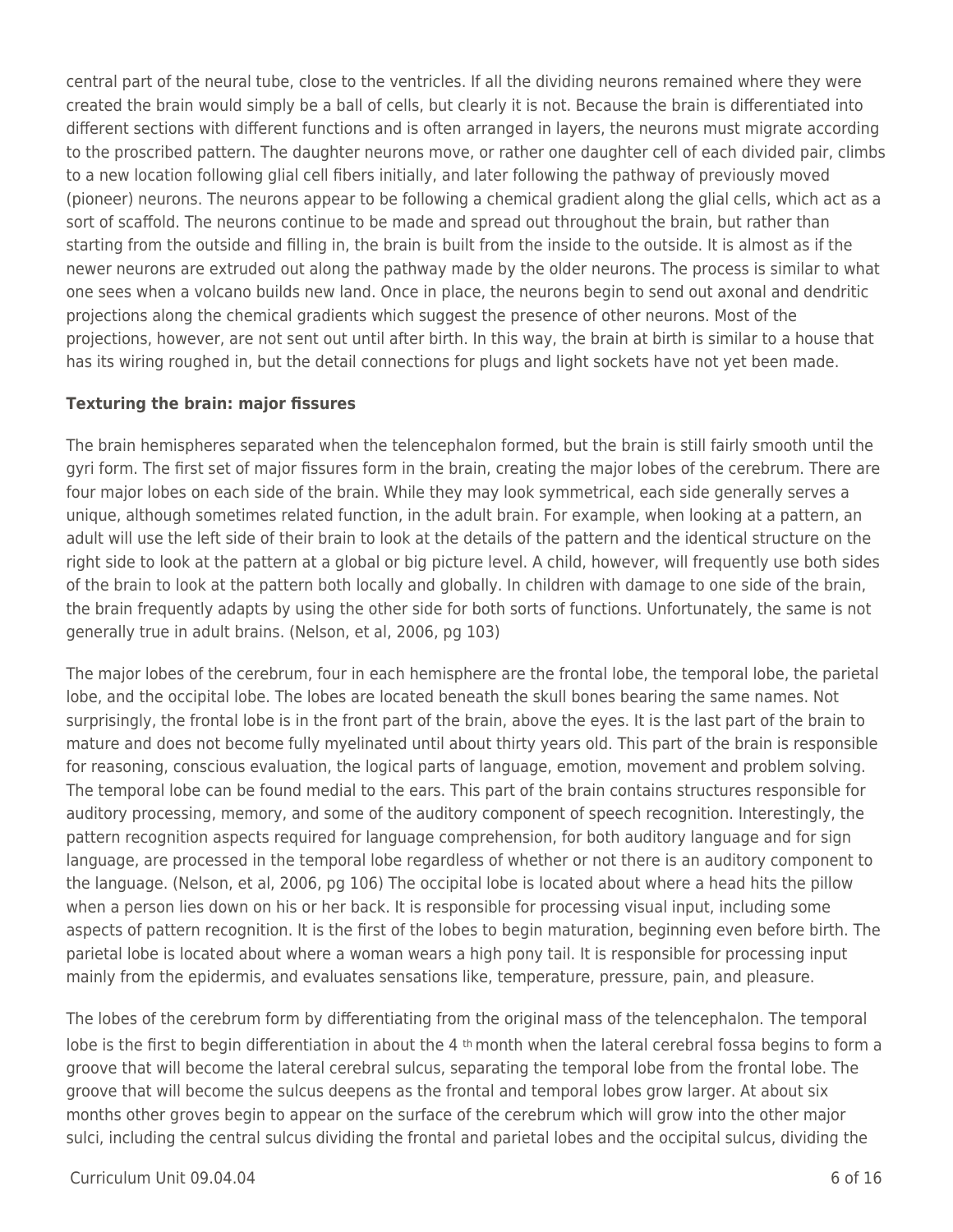parietal and occipital lobes, by about eight months. Again, the sulci appear to deepen as the brain tissue expands around the groove without filling it in.

# **Third Trimester**

#### **Texturing the brain: secondary and tertiary sulci**

As the larger fissures finish forming, shallower grooves begin to form within the major lobes. These shallower groves will form secondary and later tertiary sulci. These valleys between the ridges of the brain provide further differentiation of the cerebral tissue and allow for further specialization of function within the more generalized lobes of the brain. These basic structural features of the brain are fully complete by the time an individual is born.

The major structures of the brain, like the sulci separating the major lobes of the brain and most of the secondary sulci, do not vary between individuals, the more detailed, tertiary sulci, do vary between individuals. (Larsen, 1997, ch. 13) This difference between individuals may account in part for the varied abilities we see in our students.

#### **Neuronal organization and myelination**

With approximately 100 billion neurons, a baby's brain would get very messy, and probably become dysfunctional without organization, so shortly before birth the neurons are organized into various groups. Each group of neurons performs a different set of tasks. Myelination effectively insulates neurons and improves their functionality. Neurons become significantly more functional as they are myelinated, so the pattern of myelination mirrors the functionality of various parts of the nervous system during development. This section will include a description of a typical neuron, a review of the brain's organization, and a description of the development of the functional aspects of the nervous system.

Myelination starts with the parts of the brain which appear to be most necessary for life. The life support systems like breathing, heart beat regulation, swallowing and digestion, temperature regulation, and the olfactory, vision and hearing reflexes. The control circuitry for most of these life support systems are all located in the brain stem and are all fairly close to each other. As discussed earlier myelination makes conduction along the axons more efficient, so by myelinating the neurons involved in life support systems early, the infant has a better chance of survival. However, even with the amount of myelination that occurs in a healthy full-term infant, most of these systems are not fully functional at birth. This is evident when one considers an infants inability to regulate it body temperature and the trouble some infants have in swallowing and digesting sustenance.

It is interesting to note that while much of the brain, including most of the cortex is not very functional at birth, two systems, vision and hearing, actually appear to begin functioning before birth. There is some evidence that the fetal brain reacts to light shining through the uterus. At birth, the infant brain immediately begins to react to face-like patterns event before it can distinguish the details of the face. There is also evidence that the fetal brain reacts to sounds beginning at about 26 weeks. The infant brain reacts to speech patterns from birth and appears to recognize speech patterns regardless of the language spoken and regardless of whether the language is the one heard during gestation. (Nelson et al, 2006, Ch. 4) These two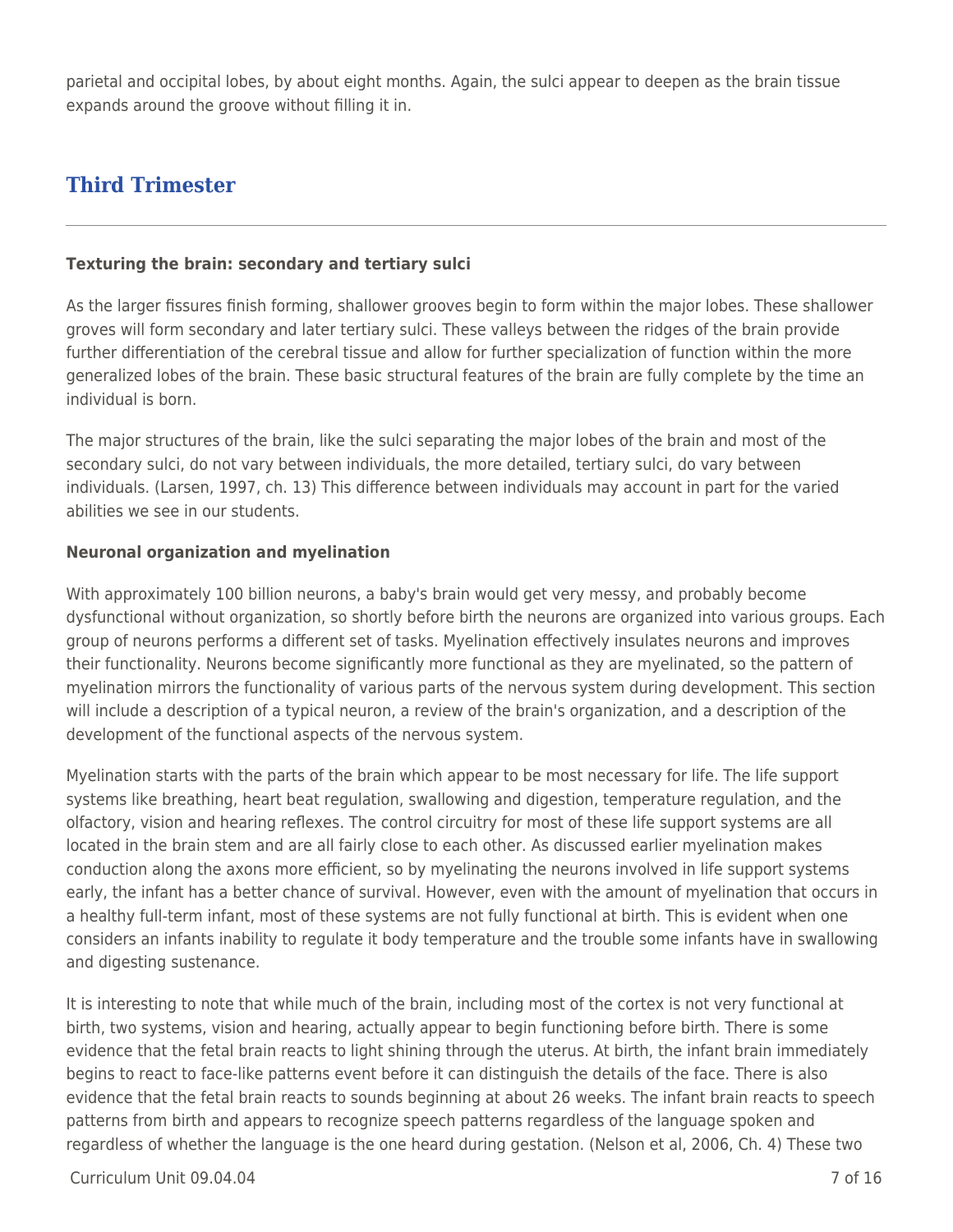brain functions seem to be a bit of an extravagance given that the neonatal brain isn't very good at things like breathing and swallowing, but they make sense in the context of the importance of socialization, speech and facial expression, in human culture.

# **Infant**

The newborn human infant is an amazingly complex, yet vulnerable, creature. It has the potential to become the next Einstein or Newton, but at the same time, it isn't even very good at breathing and eating yet and can not so much as hold its head up. Even so, within the three years, the human child can walk and talk and do basic math with more proficiency than our most closely related cousins in the animal kingdom. Clearly, much change must take place between these two states, and most of that change originates in the brain.

### **Brain growth**

The neonatal brain grows amazingly fast. The amazing pace of growth generally starts before birth, in the last month of gestation, but it increases after birth. Most of the growth, however, is not the creation of new neurons as one might expect in the brain. Most of the neurons an adult has are present at birth. Instead, the growth is primarily in the form of dendritic and axonal projections and support cells (glial) for the brain. By support cells I mean glial cells such as astrocytes and oligodendrocytes which help the neurons function by insulating their electrical circuitry.

### **Sensory refinement <sup>4</sup>**

Several of the senses begin to function before birth. As was mentioned earlier, the vision and hearing systems are somewhat functional in the third trimester. Hearing is more completely functional than vision, in that the eye responds to light by closing the pupil. Infants have to develop control the fine muscles of the eye that contract the pupil according to the amount of light entering the eye as well as the muscles which control the curvature of the eye allowing the eye to focus light onto the retina and the muscled which control movement of the eye within the eye socket.

### Sight

In the third trimester, fetus will instinctively turn towards light, indicating that the brain registers the difference between light and dark. At birth, infants are drawn to faces, particularly faces with eyes. They do not, however, seem to be able to distinguish details of individual faces. This is likely because the eye muscles required for minute focus are not fully developed yet. Additionally, the brain structures for recognizing details in patterns require experience to develop.

### **Hearing**

The third trimester also ushers in the ability to hear. Because the brain develops gradually, stimuli have varying ability to produce reliable brain responses. Hearing is a good example. By about 26 weeks, a fetus will respond to loud noises some of the time. By 28 weeks, fetal response to sound is more reliable. By 33 weeks, auditory stimuli produce responses in the auditory cortex. In part this may be explained by the fact that much of the brainstem receiving the immediate stimulus only begins to form connections to the cortex at about 26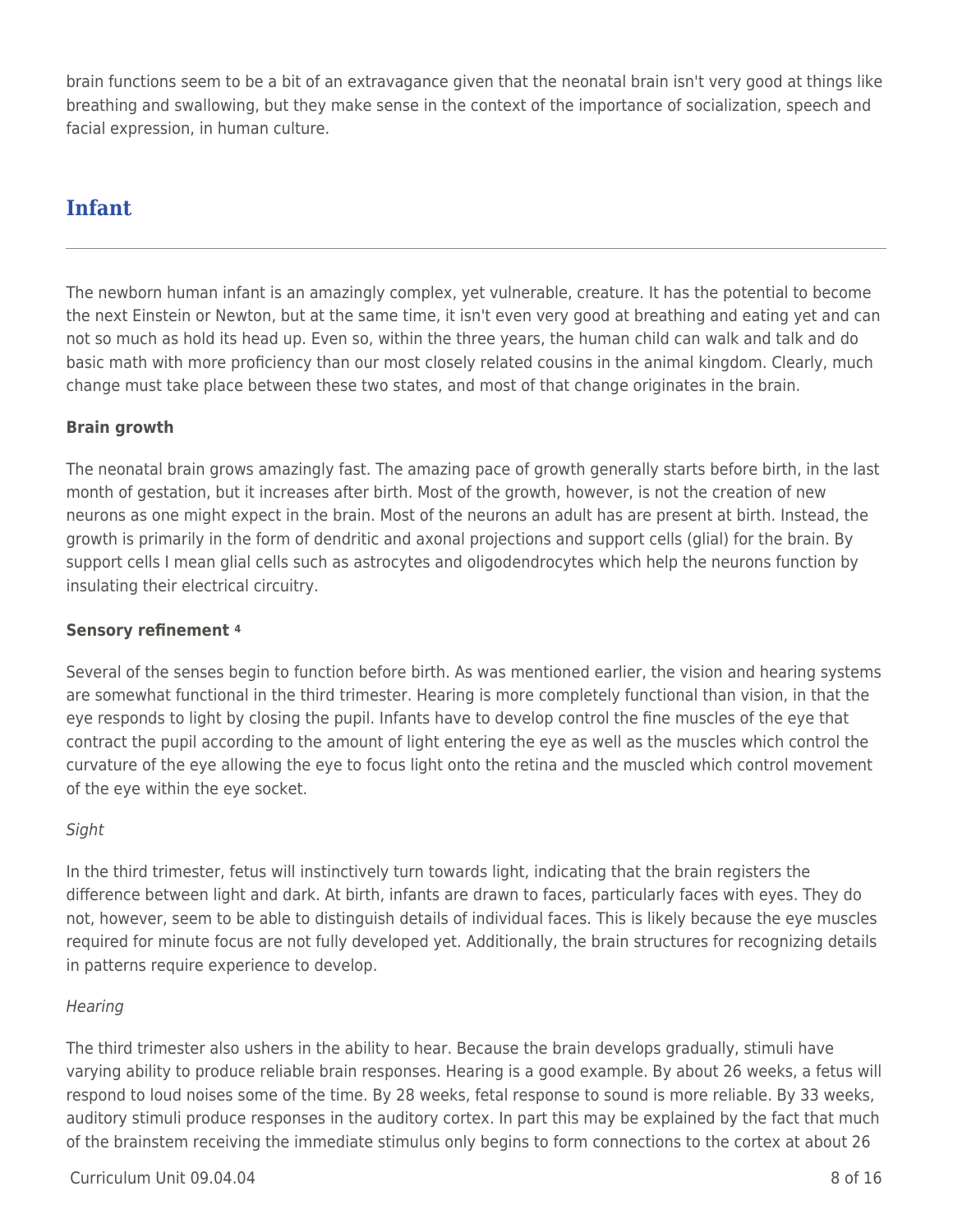weeks. As more connections are made, more of the stimulus will be able to be passed on to the cortex. At birth an infant is able to recognize speech patterns. The infant brain reacts differently to human speech, any human speech, whether it is their Mother's language or not, differently than it reacts to other noises. By about 12 months, an infant will react differently to its native language than to a non-native language.

#### Smell

The sense of smell is not possible to measure in utero because the fetus is surrounded by amniotic fluid. However, tests done on preterm infants indicate that there is some response to olfactory stimulation from about 29 weeks. There may be olfactory response before that because the nose opens at about 20 weeks, but preterm infants that are that young generally do not survive out of the uterus. Most infants respond favorably to smells that are familiar, like amniotic fluid and their mother, and to food, like colostrum. This phenomenon explains why infants are soothed by having something nearby, a blanket or piece of clothing that smells like their mother. Infants may also use the sense of smell to find the nipple.

#### Touch

Surprisingly, a prenatal response to pain can actually be elicited. Many years ago studies were performed on therapeutically and spontaneously aborted fetuses. By about 19 weeks fetus withdraw from painful stimuli such as poking. The responses described may actually be spinal reflexes rather than responses elicited from the brain. It is possible that fetal response to pain is limited, however, because of their exposure to several anesthetics produced by the placenta. (Lagercrantz et al, 2009, pg 258) Furthermore, the fetus probably does not experience pain in the way that we do because the somatosensory pathways in its brain are not fully connected until the third trimester. In preterm infants as young as 25 weeks, a response to pain is noted in the somatosensory cortex when blood is drawn. Infants, however, respond to sensations other than simply pain. They are certainly soothed by being held and rocked, which may have more to do with the motion or proximity of a heartbeat. But, they are frequently soothed simply by being touched as well. They respond with crying to cold and to heat.

#### Taste

The tongue develops from two different types of tissue. The outer part of the tongue develops from ectoderm tissue in the pharynx. The internal parts of the tongue develop from muscle precursor tissue cells called myocytes. The derivation from the two different tissue types explains why the tongue, unlike so many other sensory organs in the head, requires two cranial nerves rather than just one. The tongue forms beginning in the 4 th week, so presumably as soon as the nerves connecting the ectodermal tissue to the brain are functions, the tongue is able to taste. (Larsen, 1997, pg 349)

# **Birth to School**

Most of the skills that a child will need to succeed in school are actually learned before he or she enters the classroom. School builds upon these skills, enhances, refines and expands them, but the classroom does not lay the groundwork, which must come before a child enters the classroom. At least that is how the system is supposed to work. Because my students are all young mothers and because most of their children will enter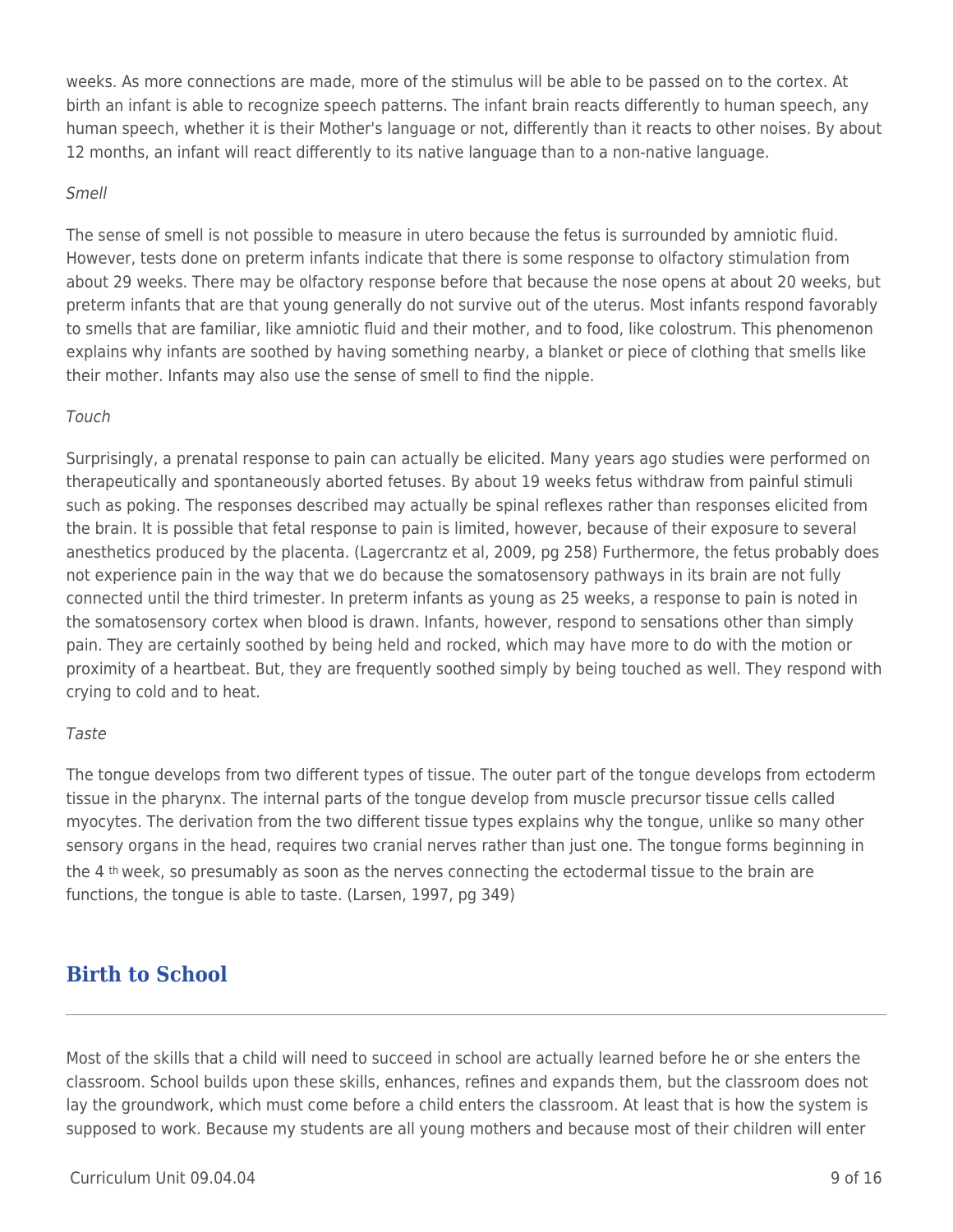the New Haven school system, it is incumbent on our school to make sure that the young mothers are able to teach their children the skills needed to be ready for Kindergarten. That preparation is the goal of this section of the unit.

In teaching this section, the goal will be for the students to put together a book to be used with their children. The students will be asked to select a target age for the audience of their book. The students will, then, figure out what the skills the brain is ready to explore at the age. Those skills will form the basis of the topic of the book, which will be designed to teach those skills to a child. In a paper that will accompany the book, the students will have to explain the skills they are trying to teach and explain how their book teaches those skills. They will also have to explain what other skills might be appropriate for their chosen target age, what skills would have been learned before and what skills might build on those they are trying to teach.

Another possible assessment strategy for this section might be to have students come up with a developmental timeline of skills a child should have as they grow. I would be somewhat reluctant to do this particular activity with my own students simply because I would hate for them to become unduly concerned about their child's development if it is a bit slower than the norm; however, I think this activity would probably work quite well in a regular classroom setting.

### **Motor Skills**

Motor skills develop early in life and are among the first tested to measure infant development. Some early milestones include suckling, pupil dilation and contraction, grasping objects, lifting and turning of the head, sitting, manipulating objects, crawling, standing, and walking. The use of muscles becomes refined throughout life. Anyone who has seen the difference between a toddler's gait and an adult's can see that there is great improvement in muscle control that happens between the two stages. (Cools et al, 2009)

However, muscle control goes beyond simply movement. Fine muscle control is necessary for much of a child's later education. Writing, for example, is essential for education. The difference between kindergarten handwriting and high school hand writing illustrates the gradual improvement in fine motor control that occurs between the ages of five and eighteen. Many of the muscles used for suckling are later used to form words or playing wind instruments. The regions of the brain that are used by toddlers to manipulate objects are later used by children, and in some cases adults, to mentally rotate objects as one might do for geometrical or architectural problems. (Nelson, et al, 2006) As a child develops, the gross or more generalized movements become more refined with use as the muscles become specialized for various tasks. So, while a kindergartener might be expected to write his or her name, they could not do so without the basic gross motor skills needed to hold the writing implement.

Since, my students are preparing their children for our future kindergarten classes, my goal is to focus on some of the basic motor skills a preschool child ought be have accomplished before school. The skill that tend to be tested on the movement assessment tests included in Cools et al include locomotion, stability and balance, object manipulation, including throwing, rolling, catching, and hitting balls, reflexes, fine motor skills, grasping objects, bilateral coordination, and strength. Most early childhood development texts will elaborate on these skills, as well. (Cools et al, 2009)

One way for students to introduce these skills in a book might be to ask the child to point at objects in illustrations. For example, the text might read, "the dog is playing with a ball, can you point to the ball?" The child could then point to the ball in the picture. Alternatively, hook and loop closures over pictures, spinning dial, buttons, and other interactive features can be used to enhance motor skills. It might be a good idea to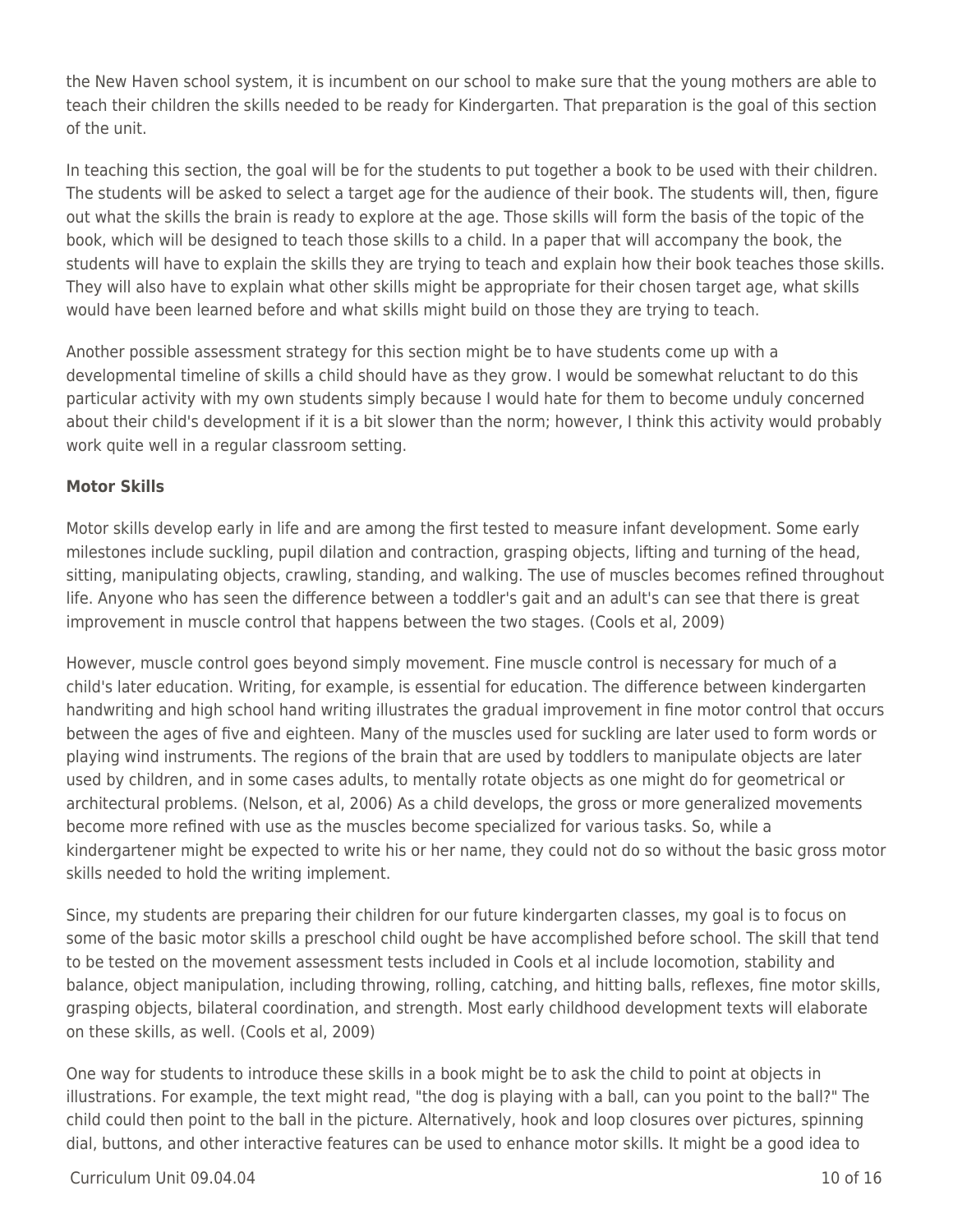look at some children's books with the students to analyze what features might be adapted into their own creations and which adaptations are appropriate for various age groups.

### **Language <sup>5</sup>**

Language is an essential part of human culture. Every human culture uses a language of some sort. While other animals such as elephants and cetaceans certainly communicate using auditory pathways, no other animal appears to communicate with the degree of complexity that we do. As language is so essential to being human, it is not surprising that many of the prerequisites for language, such as hearing, seeing, and auditory pattern recognition are present even before birth. Language is also quite complex in that it requires the use of several parts of the brain to function. As noted above, the muscles that are first used for suckling are later used to form words in speech. However, children learn to speak by imitating what they hear, so auditory pathways are also essential for language.

Infants, even before they are 6 months old react to the sound patterns in language. They react to sound patterns in all languages, not just the one that is predominantly spoken around them. However, as they grow accustomed to one predominant language, their ability to recognize speech narrows to focus on the patterns in the predominant language so that by 12 months infant focus on the sound patterns in their predominant language. By 2-3 months children can differentiate between speech going forward and speech going backward. This is not to say that children can not learn other languages, it just means that it takes a bit longer for children to learn the new language patterns. For example, 3-6 year old children can learn to recognize speech patterns in a non-native language after 2 months of training. The brain appears to treat sign language as it does spoken languages. Finally, language appears to be most easily acquired before adolescence. So, in guiding students working on their books, I would recommend focusing on language in the books which would emphasize repeated sounds, so rhymes and alliteration might be good concepts to introduce with the language component of this unit. (Nelson, et al, 2006, Ch. 4)

As it appears from the cognitive development books that children learn language by learning sound patterns, sound patterns are probably a good way to teach language. As the students write their books, it will be important to consider the words that are used in the text. Word sets with repeating sounds, such as alliterative language or rhyming words would be a good place to start. This may one reason why so many nursery rhymes and children's songs have been used to introduce language to children.

### **Mathematics <sup>6</sup>**

The field of mathematics is composed primarily of spatial awareness (and the observation of objects in space) and logic. These two skills seem to develop much later in life than the language skills do. However, there are aspects of these two fields that do begin to develop in young children.

Children as young as 8 months appear to begin to recognize patterns, such as general face shapes. However, they do not yet appear to be able to distinguish between faces. This is not to say, however, that they do not distinguish between people. From my own observation of the infants in our school's daycare, children as young as 3 months will show a distinct preference for people they recognize. However, they may be using non-pattern based cues like scent to differentiate between people. By four years old, however, children can reproduce patterns, with both local and general features. This ability is a necessary prerequisite for learning to write, both letters and numbers. It is also necessary for learning to recognize geometric shapes and to count objects.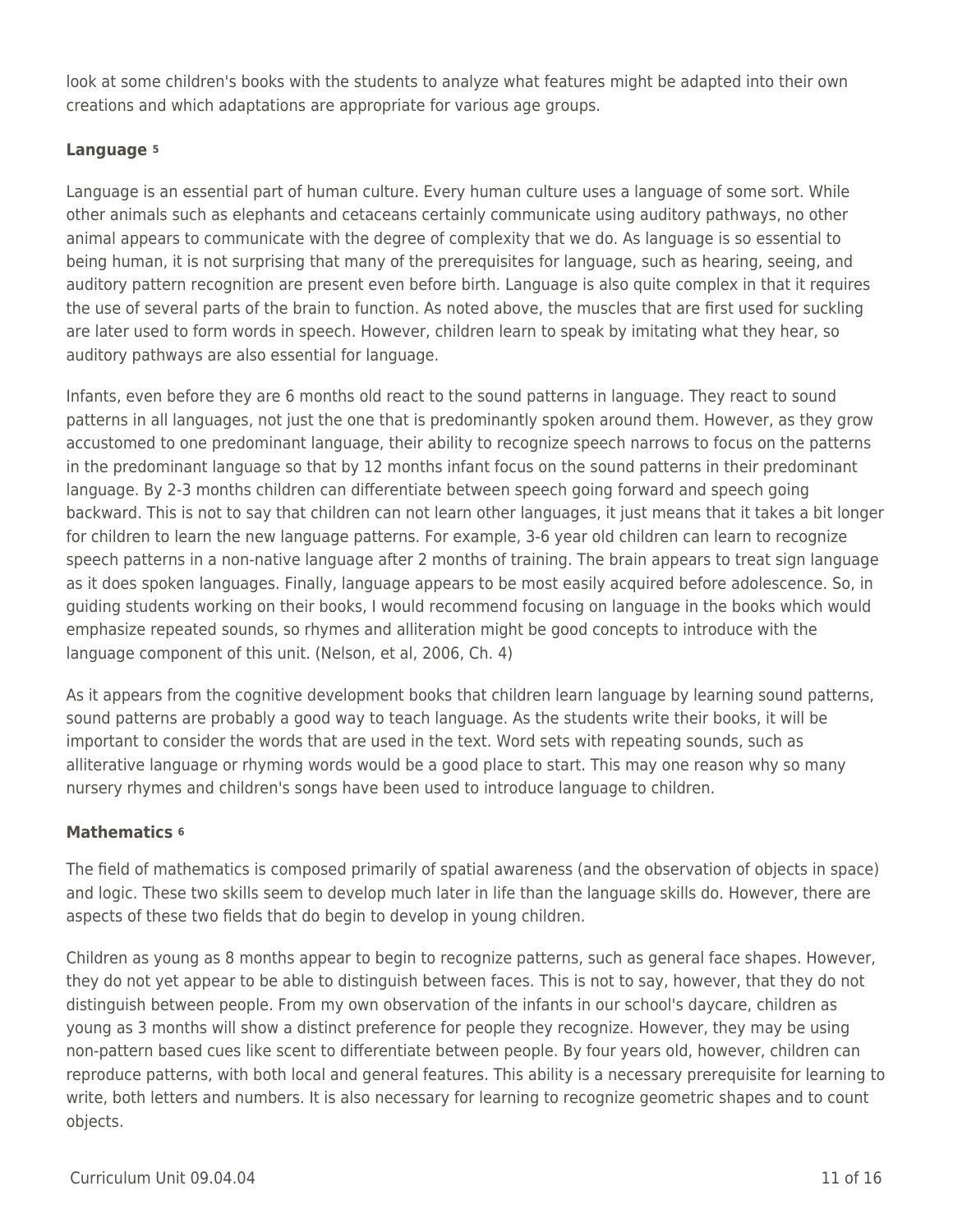While children, even as young as 4 years old can recognize and reproduce patterns, their brains do not process patterns in the same way as an adult brain. Children tend to process patterns on both sides of their brains rather than processing in a more specialized region as adults do. The do not process patterns in a fully adult manner until about age 14; although as young as 7, they do begin to process global patterns in a more adult-like manner.

Spatial cognition is not limited to patterns, and mathematics, particularly advanced mathematics like geometry, tend to rely on the ability to rotate object mentally. This is a skill that most children do not acquire until about age 10-12 years. Even then, children tend to use the parietal lobe to process the information while adults tend to use the frontal lobe. Occasionally, the motor cortex is used by both groups as well.

In teaching this section to students and presenting information for use in their books, I would recommend focusing on pattern recognition, but mostly for older (closer to kindergarten) children. Faces work very well for young children, as human children seem to be instinctively drawn to faces, even from a very young age. Older children may also be able to begin counting simple objects.

Finally, because logic tends to be processed in the frontal lobe, it is one of the last skills to develop. The frontal lobe is not fully myelinated, hence not fully functional, until about the age of 30. That puts most of the increase and improvement in logic toward the end of high school and into college and the early years of a career, hence, beyond the scope of this unit.

### **Other skills**

Most other skills need for school are built upon math and language skills. Even the social skills needed for appropriate social interactions are built upon pattern recognition needed to identify positive and negative reactions to a particular action, linguistic cues, and an understanding of the logic of the rules of a society. No skills acquisition would be possible, however, without memory. Memory appears to function, at least short term memory, from birth or possibly even shortly before birth. However, it is difficult to test in very young infants because they lack the motor skills needed to respond to stimuli.

In teaching this to my students, I plan to remind them again, and again, that memory is most strongly built upon repetition, so if they wish their children to acquire and retain a skill, the skill will have to be taught and practiced. This concept, of course, also holds true for our students, too. Good luck!

### **Resources**

### **Books**

#### **Teachers**

Johnson, M. H. (2005). Developmental cognitive neuroscience: An introduction, 2nd ed.. Malden, MA: Blackwell Publishing.

Nelson, C. A., de Hann, M., & Thomas, K. M. (2006). Neuroscience of cognitive development: The role of experience and the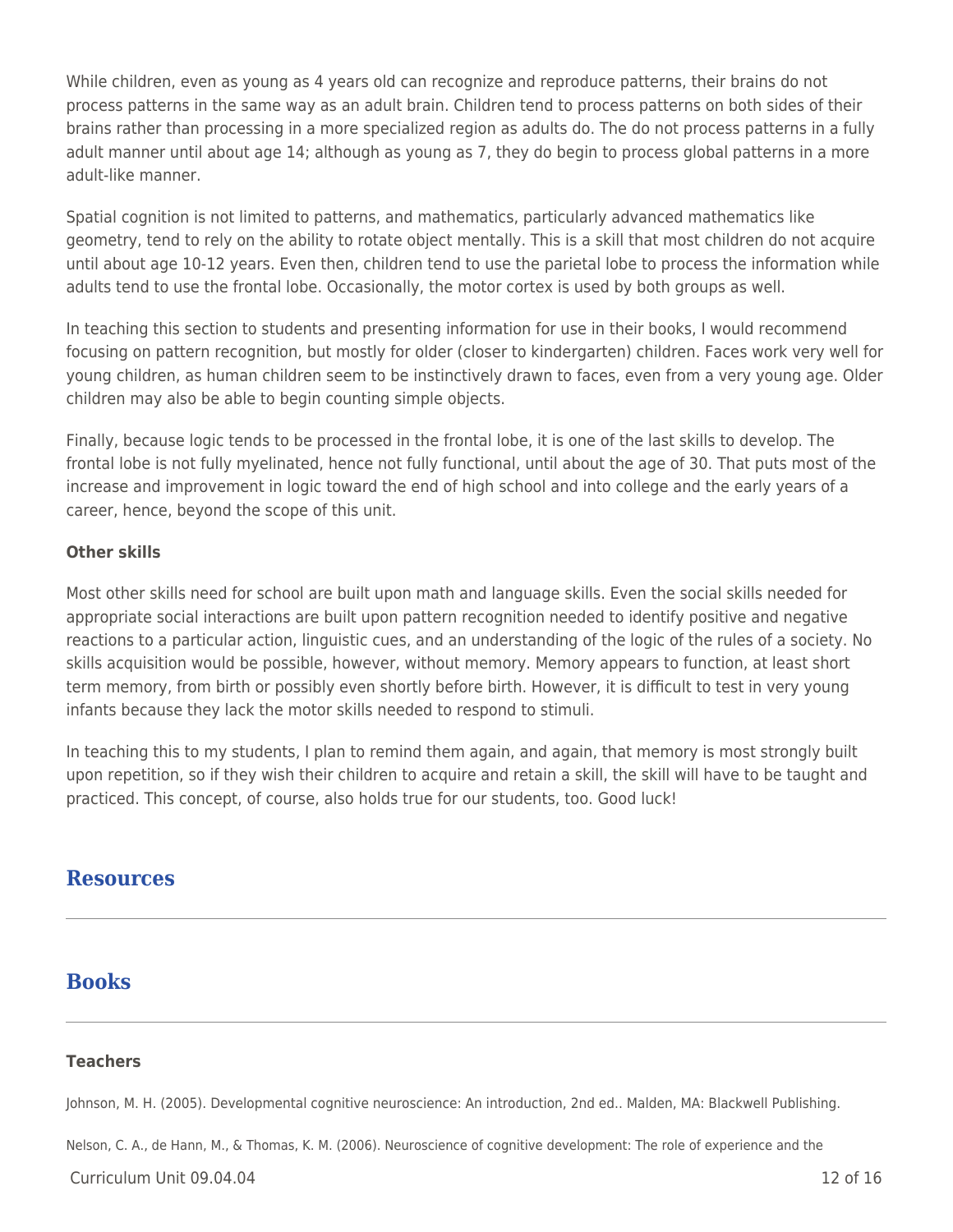developing brain. Hoboken, New Jersey: John Wiley & Sons, Inc.

Both of the cognitive neuroscience books are written by prominent members of the field of cognitive neuroscience. They contain similar information and are reasonably accessible once one has an understanding of basic brain anatomy and physiology.

Larsen, W. J. (1997). Human Embryology, 2nd ed.. New York, NY: Churchill Livingstone. This is a standard text in embryology and is well complimented by the visible embryo website.

#### **Students**

Bloom, F. E. (2007). Best of the brain from Scientific American. New York, NY: Dana Press. This book is an edited collection of recent articles on the brain and brain science collected from Scientific American magazine. It is accessible to high school students reading at an 8<sup>th</sup> grade reading level or higher.

Healy, J. M. (2004). Your child's growing mind: Brain development and learning from birth to adolescence, 3rd ed.. New York, NY: Broadway Books. This book would be appropriate for students, but I would recommend finding the most applicable excerpts for class readings.

# **Journal Articles**

#### **Teachers**

Cools, W, De Martelaer, K, Samaey, C, & Andries, C (2009). Movement skills assessment of typical developing preschool children: A review of seven movement skill assessment tools. Journal of Sports science and medicine, 8, 154-168. Article reviewing muscle development tests.

Lagercrantz, Hugo, & Changeux, J (2009). The emergence of Human Consciousness: From Fetal to Neonatal Life. Pediatric Research. 65, 225-260. Very useful, readily accessible article reviewing brain development.

Lee, J. C., Mayer-Proschel, M., & Rao, M. S. (2000). Gliogenesis in the central nervous system. Glia, 30, 105-121. This article will be more easily accessible with a background in neural anatomy.

Lenroot, R, & Giedd, J. N. (2006). Brain Development in children and adolescents: Insights from anatomical magnetic resonance imaging. Neuroscience and Biobehavioral Reviews. 30, 718-729.

Rhawn, J (1999).Fetal brain and cognitive development. Developemental Review. 20, 81-98. Good for historical context. Lagercrantz, et al offers more recent information.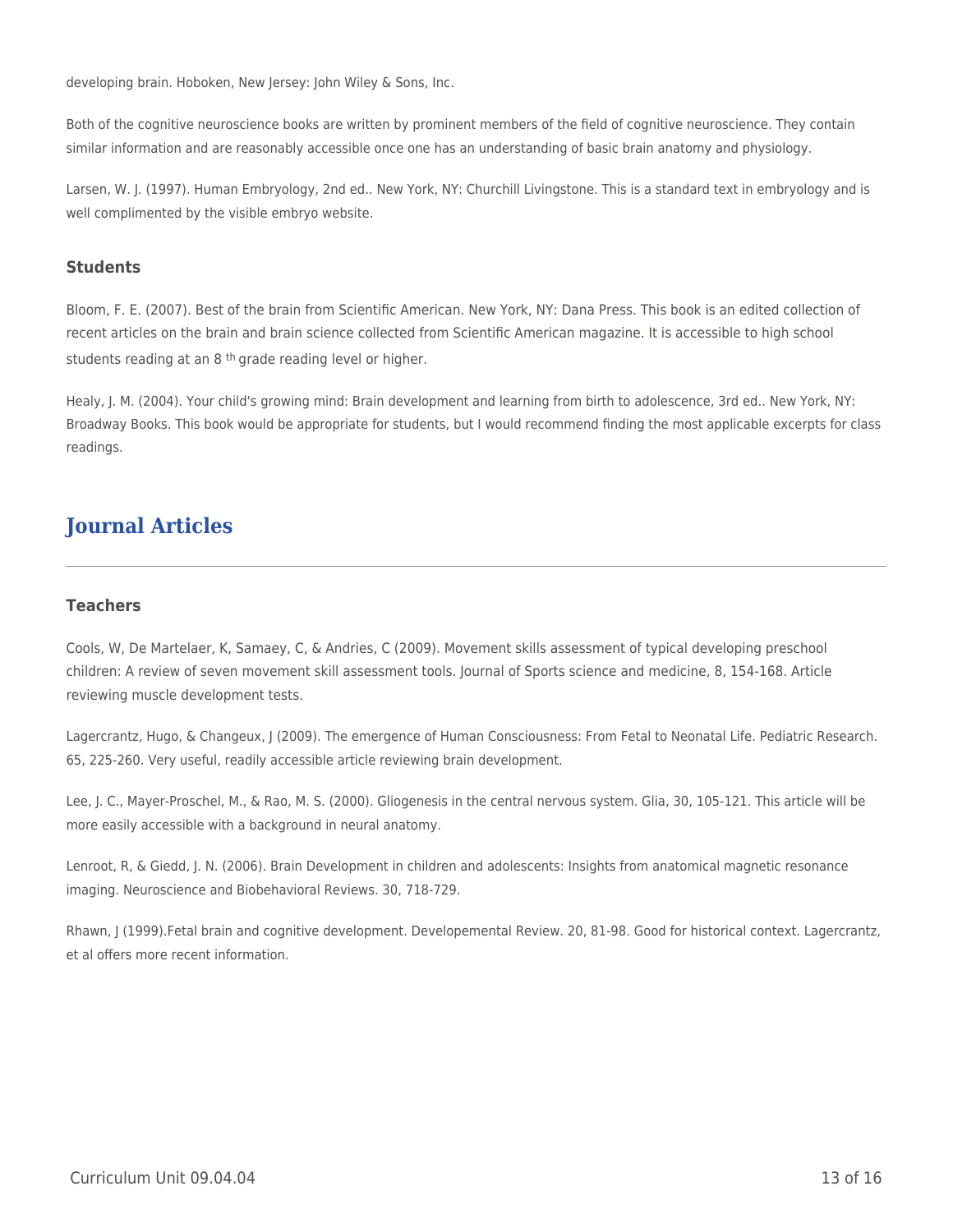## **Websites**

#### **Teachers**

Insel, T. R. (2000). The development of brain and behavior. Retrieved April 6, 2009, from The development of brain and behavior Web site: http://www.acnp.org/g4/GN401000066/CH066.html

Johnson, K. A., Becker, J. A. (1999). The whole brain atlas. Retrieved July 27, 2009, from The whole brain atlas Web site: http://www.med.harvard.edu/AANLIB/home.html

Larsen, P. D., & Stensaas, S. S. (2007, September). PediNeuroLogic Exam. Retrieved April 4, 2009, from PediNeuroLogic Exam website Web site: http://library.med.utah.edu/pedineurologicexam. Good basic website.

#### **Students**

Chudler, E. H. (2008). Neuroscience for kids - Explore the nervous system. Retrieved April 4, 2009, from Neuroscience for kids Web site: http://faculty.washington.edu/chudler/introb.html

Conlin, T Sushi. Retrieved July 27, 2009, from J-Quest Web site: http://ix.cs.uoregon.edu/~tomc/jquest/ . Very nice pictures of the brain.

Dubuc, B (2002, September). The brain from top to bottom. Retrieved April 4, 2009, from The brain from top to bottom Web site: http://thebrain.mcgill.ca/flash/index\_i.html . Good basic information.

Goldberg, J (2009, July 27). The Dana foundation. Retrieved July 27, 2009, from The Dana foundation Web site: http://www.dana.org/resources/brainweb/detail.aspx?id=5110

Human brain map. Retrieved July 27, 2009, from BBC - Science and Nature- Human body and mind - body - brain map Web site: http://www.bbc.co.uk/science/humanbody/body/interactives/organs/brainmap/index.shtml

Office of Communications and Public Liaison, (2007, May 1). Brain Basics: know your brain. Retrieved July 27, 2009, from National Institute of Neurological Disorder and Stroke Web site: http://www.ninds.nih.gov/disorders/brain\_basics/know\_your\_brain.htm

PBS, The secret life of the brain. Retrieved April 4, 2009, from The baby's brain Web site: http://www.pbs.org/wnet/brain/episode1/index.html. companion website to the video series, which is worthwhile also.

(1998). Probe the brain. Retrieved July 27, 2009, from A Science Odessey Web site: http://www.pbs.org/wgbh/aso/tryit/brain/#

Schoenwolf, G the visible embryo. Retrieved July 27, 2009, from The visible embryo Web site: http://www.visembryo.com/baby/index.html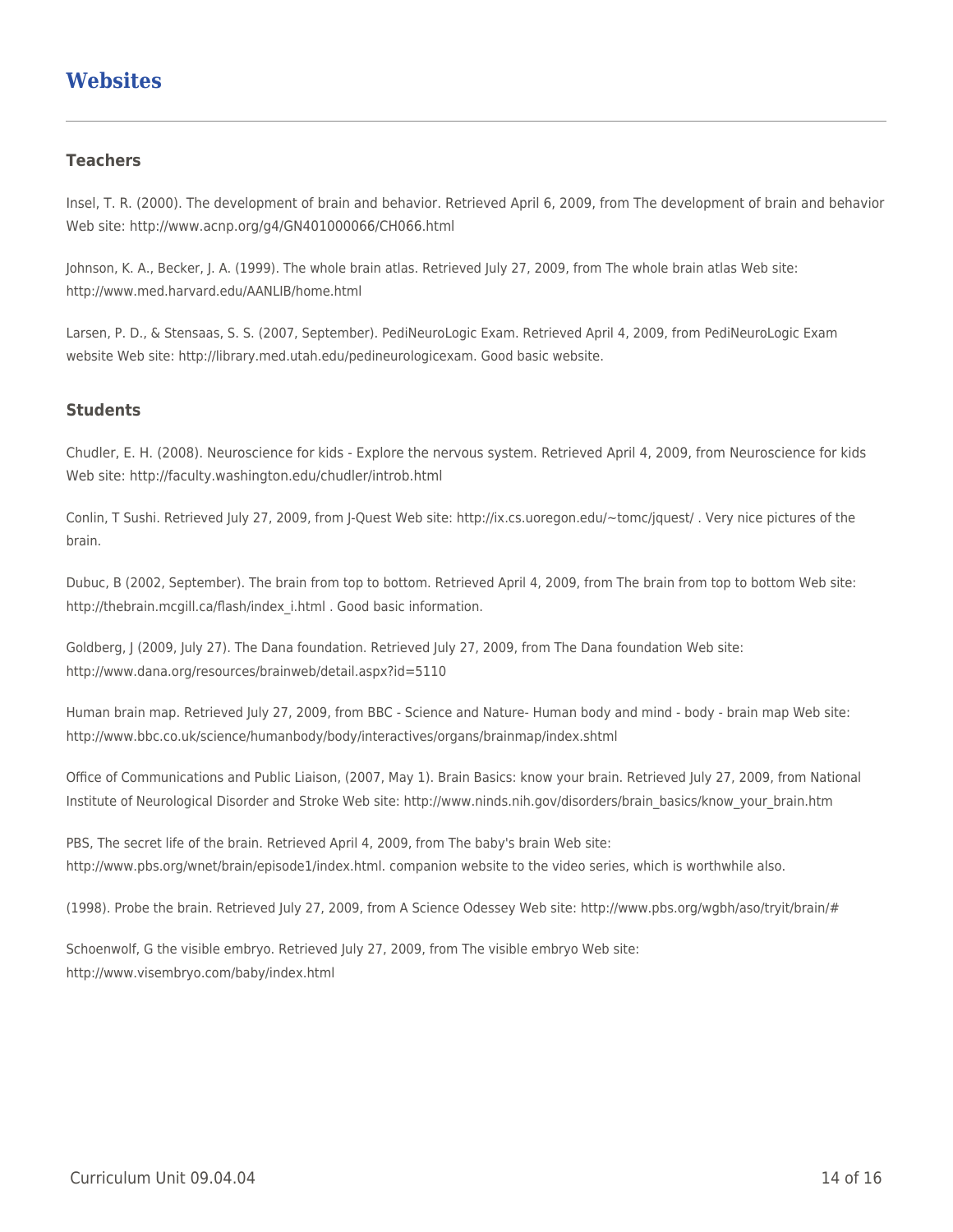## **Appendix: Standards**

There appear to be very few standards that have been published either by the State of Connecticut's department of education or by the city of New Haven. In my own teaching I try to cover the major body systems found in the human body. The closest published standards that I have found which cover the brain and nervous system are for biology and are as follows:

Connecticut State Science Core Framework, page 34

"The nervous system mediates communication between different parts of the body and the body's interactions with the environment."

"The neurons transmit electrochemical impulses."

"Sensory neurons, interneurons and motor neurons all have a role in sensation, thought and response."

### **Notes**

<sup>1</sup>This information can be found in far more detail with some beautiful pictures at

http://www.visembryo.com/baby/index.html. It is also found in Larsen (1997)

<sup>2</sup>This line of cells is called the notochord and makes us chordates, according to biological taxonomy.

<sup>3</sup>Most of the information in this section comes from this McGill University website

http://thebrain.mcgill.ca/flash/i/i\_09/i\_09\_cr/i\_09\_cr\_dev/i\_09\_cr\_dev.html

<sup>4</sup>The information in this section comes in part from Lagercrantz's article and in part from the cognitive development books.

<sup>5</sup>Information in this section can be found in both Neuroscience of cognitive development and in Developmental cognitive Neuroscience

<sup>6</sup> Information in this section can be found in both Neuroscience of cognitive development and in Developmental cognitive Neuroscience